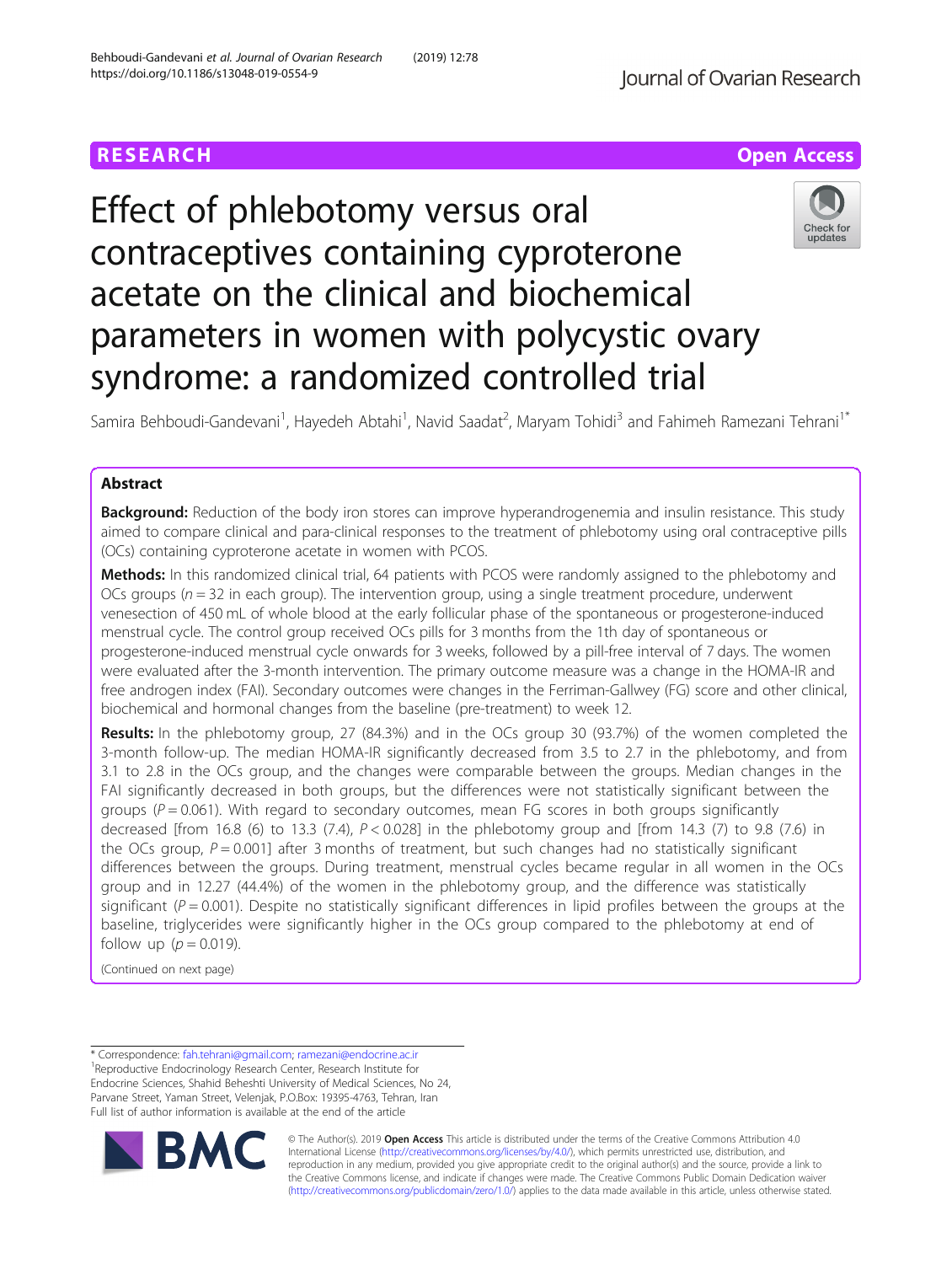#### (Continued from previous page)

**Conclusion:** Both treatment modalities had similar beneficial effects on insulin resistance and on androgenic profiles. However, OCs was reported more effective in treating menstrual irregularities and phlebotomy had less adverse effects on triglyceride concentrations.

Trial registration: Code: [IRCT2013080514277N1.](https://www.irct.ir/trial/13902)

Keywords: Cyproterone compound, Phlebotomy, Polycystic ovarian syndrome, Randomized control trial (RCT),

# Background

Polycystic ovarian syndrome (PCOS) is the most common ovarian endocrinopathy affecting 6–14% of reproductive aged women [\[1](#page-7-0)]. It is characterized by ovulatory dysfunction, clinical or para-clinical hyperandrogenism, and polycystic ovary morphology [\[2](#page-7-0)]. Insulin resistance (IR) and obesity are closely associated with PCOS and further reinforce the severity of clinical manifestations [[3](#page-7-0)–[5\]](#page-7-0). Treatment of PCOS is symptom-based and aims to reduce the metabolic risk associated with HA, obesity, and insulin resistance [\[6](#page-7-0)–[9](#page-7-0)].

Combined oral contraceptive pills (OCs) have been the key component of relieving PCOS symptoms specifically menstrual irregularity, hirsutism, and acne through improving androgen excess and regulating menstruation [\[10](#page-7-0), [11](#page-7-0)]. However, there are doubts concerning their impacts on the cardio-metabolism outcomes, which may be aggravated or even triggered by the use of OCs [\[12,](#page-7-0) [13\]](#page-7-0). Nevertheless, the benefits of OCs outweigh related risks in women with PCOS. Since patients with PCOS mostly use these drugs for several years [\[11](#page-7-0)], safer therapeutic options are considered suitable for the treatment of PCOS symptoms.

PCOS is associated with iron overload and, which can be associated with IR and further glucose intolerance [\[14](#page-7-0)– [17](#page-7-0)]. Factors contributing to potential iron overload in women with PCOS are (i) the iron saved secondary to chronic infrequent menstrual bleeding and (ii) compensatory hyperinsulinemia following insulin resistance. It is believed that insulin favors the intestinal and tissue deposition of iron and can decrease hepcidin, that consequently leads to elevated iron absorption [[14](#page-7-0), [17](#page-7-0), [18](#page-7-0)]. In addition, reduction of body iron stores can improve hyperandrogenemia and adverse cardio-metabolic effects [\[19](#page-7-0)–[21](#page-7-0)]. In earlier studies, iron-chelating agents and blood donation can prevent the development of diabetes due to iron overload [\[22](#page-7-0), [23](#page-7-0)]. Other studies also have shown that depleting iron stores in diabetes through phlebotomy and blood donation can decrease insulin resistance [[24,](#page-7-0) [25\]](#page-7-0).

The effects of iron reductive therapy in the treatment of PCOS symptoms have not been previously addressed. Therefore, this randomized controlled trial was conducted to investigate the effect of phlebotomy on clinical and biochemical parameters in women with PCOS compared to oral contraceptives containing cyproterone acetate.

# Materials and methods

This parallel non-inferiority randomized controlled trial was conducted on women with PCOS to compare the usual PCOS therapy using OCs containing cyproterone acetate and phlebotomy as the assumed potential modality.

This clinical trial was approved by the ethics committee of the Research Institute of Endocrine Sciences, Shahid Beheshti University of Medical Sciences (decree code: 17ECRIES91/12/08). The research protocol was registered on the Iranian Registry of Clinical Trials at [www.irct.ir](http://www.irct.ir) (decree code: IRCT2013080514277N1). The written informed consent form was signed by the women prior to conducting the study.

#### **Participants**

They were known cases of PCOS based on the Rotterdam criteria [\[26](#page-7-0)] and aged 18–45 years, who referred by the gynecologist (FRT) and had at least two of the following criteria: i: oligo/anovulation (defined as either regular or irregular menstruation ≥34 days or history of eight or fewer menstrual cycles in a year); ii: clinical symptoms of hyperandrogenism (including hirsutism diagnosed based on a standardized scoring system of modified Ferriman-Gallwey ≥8, acne and androgenic alopecia) or biochemical hyperandrogenism (defined as the increase of one or more serum level of androgens including testosterone or androstenedione above the 95th percentile, presented in the selected healthy non-hirsute eumenorrheic women of the study population) [\[27](#page-7-0)]; iii: polycystic ovaries (having polycystic ovaries with 12 or more follicles in each ovary, 2–9 mm in diameter and/or increased ovarian volume  $(10 \text{ cm}^3)$  and exclusion of other etiologies. The women with PCOS with the following criteria were excluded: i) clinically significant organic diseases including malignancy; ii) history of chronic disorders such as diabetes, cardiovascular diseases, hypertension, thyroid disorders, hepatic dysfunction or renal disorder; iii) history of hemochromatosis or presence of the Cys282Tyr mutation; iv) history of smoking and drug or alcohol misuse; and v) history of disturbances in iron balance e.g. iron overload or deficiency; vi) presence of anemia (hemoglobin  $\langle 12 \text{ g}/\text{dL} \rangle$  or serum ferritin  $<$  30 ng/mL.

At baseline hemoglobin, ferritin, 75 g oral glucose tolerance test (OGTT), and the lipid panel were evaluated.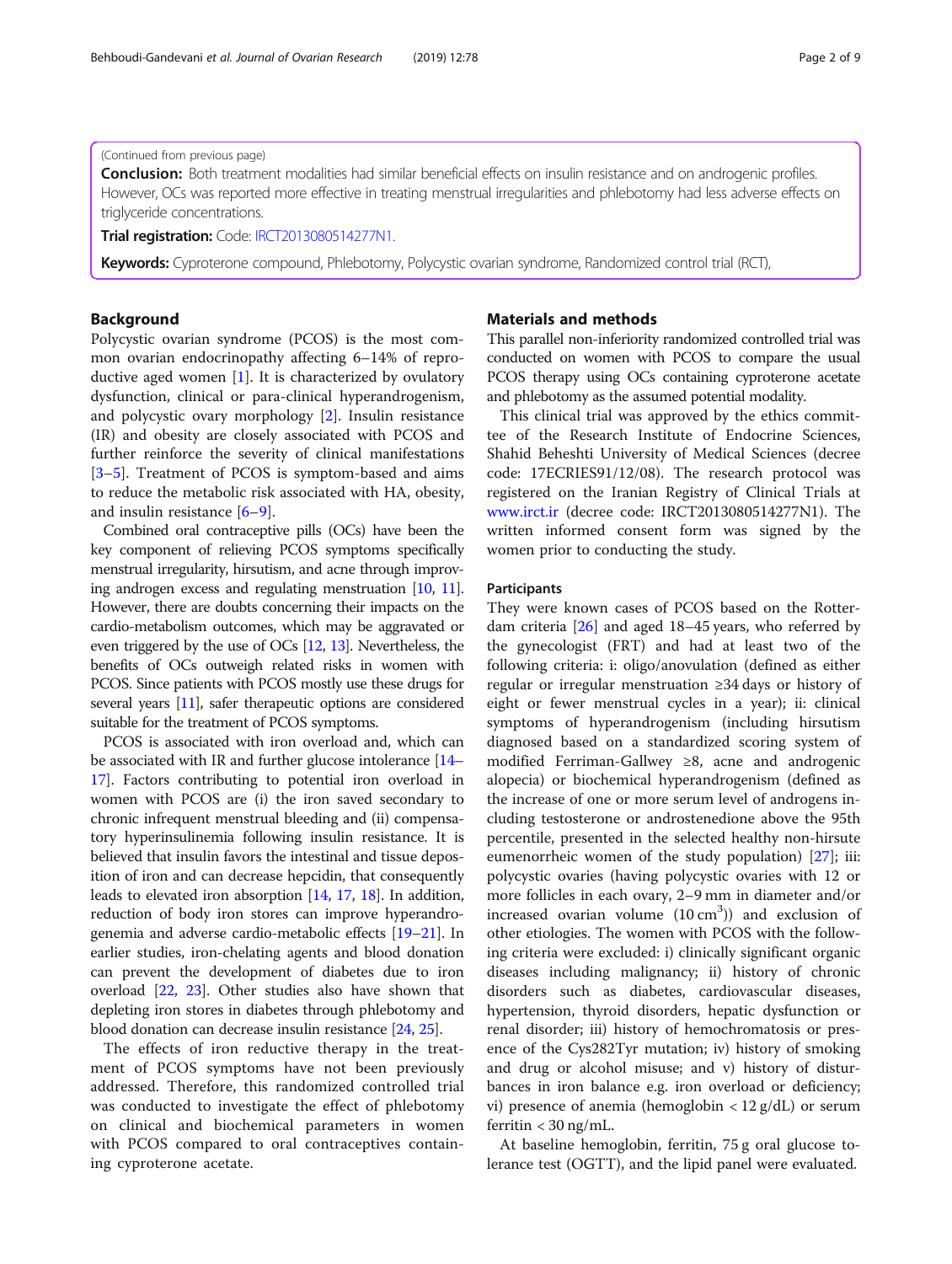# <span id="page-2-0"></span>Randomization

The process of study has been shown in Fig. 1. Initially, of 82 women with PCOS that were invited to participate in the study, 11 women did not accept it. Of 71 participants, 7 women did not meet the inclusion criteria. Finally 64 women were randomly allocated in a 1:1 ratio to either the iron-reduction phlebotomy group and the OCs containing cyproterone acetate group  $(n = 32$  in each group) using a computer-generated randomization table after signing the written informed consent form. Allocation of treatment was not blinded. All participants were asked not to use any medication for PCOS for 6 weeks, but they were advised to maintain their usual diet and physical activity, and also abstain from any other new treatments for PCOS. They referred for phlebotomy to the "Blood Transfusion Unit of Tajrish Hospital", which was performed by a trained technician under the supervision of a general practitioner.

The study group, in a single treatment procedure, underwent venesection of 450 mL of whole blood (equivalent to 200–220 mL of red blood cells), using a collection bag (Fenwal Europe®, SPRL, Belgium) during the early follicular phase of spontaneous or progesterone-induced menstrual cycle. To prevent volume imbalances, the bloodletting was conducted slowly over 10 min and physiological saline was administered in compensation. The administered volume was equivalent to that of the blood removed. The control group received OCs (35 μg

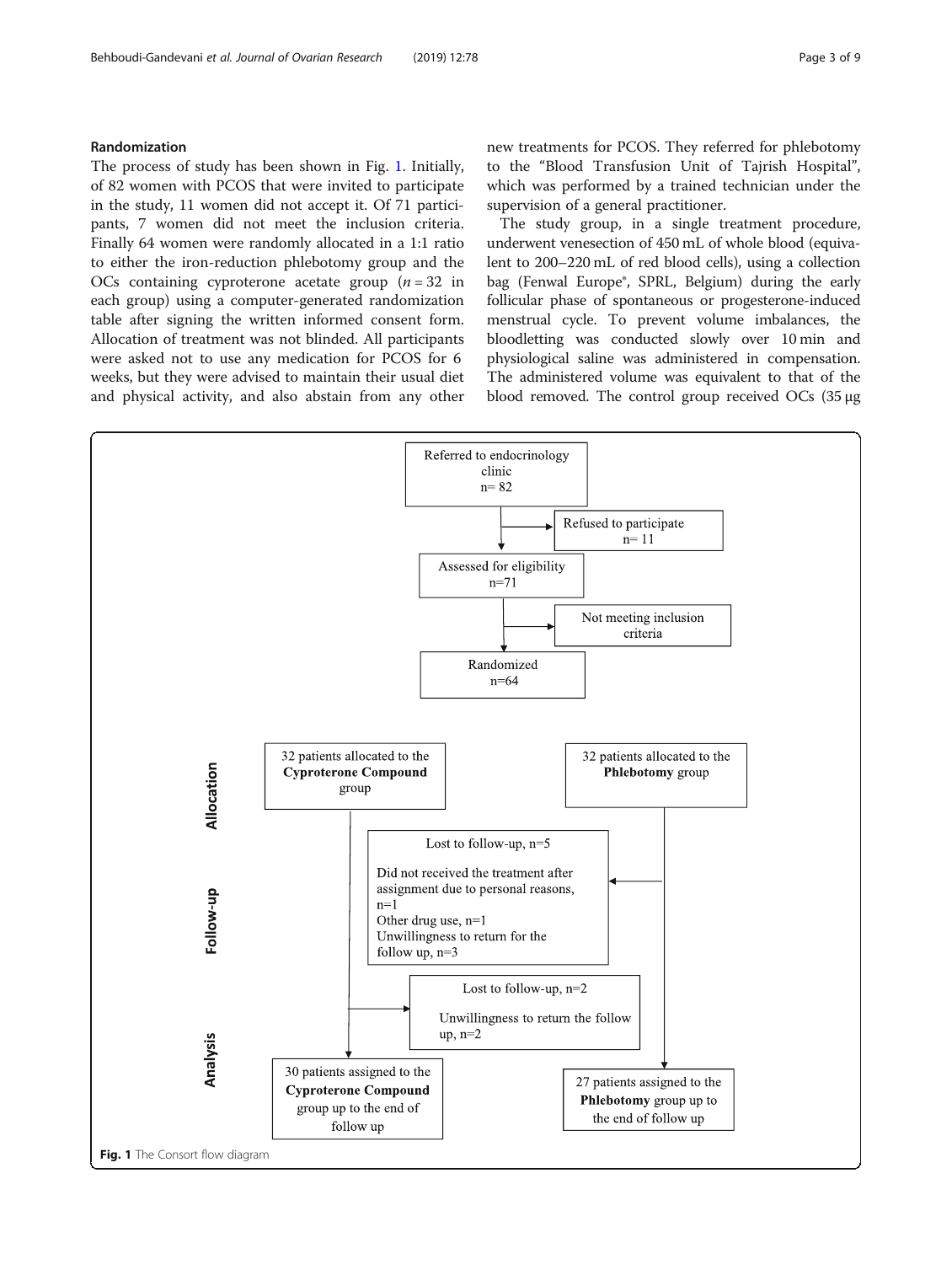ethinyl estradiol and 2 mg cyproterone acetate; Aburaihan pharmaceutical company®) for 3 months from day the 1th day of a spontaneous or progesterone-induced menstrual cycle onwards for 3 weeks followed by a pill-free interval of 7 days.

It should be noted that the adverse effects of the treatments were monitored via telephone calls in a weekly manner and at the final stage through interviewing.

# Outcome of interest

The primary outcome measure was a change in the HOMA-IR and free androgen index (FAI). Secondary outcomes were changes in the freeman-Galway score and other clinical, and biochemical and hormonal changes from the baseline (pre-treatment) to week 12.

#### Clinical and biochemical measurements

Clinical and laboratory assessment was performed before and after the treatment by a trained single staff. In the standing position and with participants wearing minimal clothes, weight and height were measured to the nearest 100 g, following standardized procedures and using calibrated equipment. The waist circumference (WC) was measured midway between the lower rib margin and the iliac-crest at the level of umbilicus and at the end of a gentle expiration. The hip circumference (HC) was measured using an unstretched measuring tape to the nearest 0.1 cm, following which the waist to hip ratio (WHR) was calculated. The body mass index (BMI) was calculated through dividing weight (kg) by the square of height (m).

Systolic and diastolic blood pressure were assessed in the sitting position using a standardized mercury sphygmomanometer which was calibrated by the Iranian Institute of Standards and Industrial Researches.

Fasting blood samples were collected after 10–12 h of fasting. Insulin was measured by Electrochemiluminescence (ECLIA) (Roche Diagnostics GmbH, Mannheim®, Germany). HOMA-IR was calculated by the following formula: [glucose (nmol/L)  $\times$  insulin ( $\mu$ U/mL)/22.5]. Total cholesterol (TC), high-density lipoprotein cholesterol (HDL-C), and triglycerides were assayed using the enzymatic colorimetric method. Analyses were performed using related kits (Pars Azmon® Inc., Tehran, Iran) and a Selecta 2 autoanalyzer (Vital Scientific®, Dieren, Netherlands). To calculate LDL-C, a modified Friedewald equation was used [[28](#page-7-0)]. The intra- and inter assay coefficients of variation (CV) were: 2.2 and 2.9 for FBS, 0.7 and 2.8 for TG, 2.1 and 2.2 for TC, 2.1 and 2.8 for HDL-C, 1.7 and 1.7 for LDL-C, respectively. The anti-mullerian hormone (AMH) by the two-site enzyme immunoassay method using Gen II kit (Beckman Coulter®, Inc., Fullerton, California) and the Sunrise ELISA reader (Tecan Co®, Salzburg, Austria). Total prostate specific antigen (PSA) levels were assessed

by the Electrochemiluminescence (ECLIA) (Roche Diagnostics GmbH®, Mannheim, Germany). Total testosterone were measured by the Electrochemiluminescence (ECLIA) (Roche Diagnostics GmbH®, Mannheim, Germany). Androstenedione and SHBG were measured using the enzyme-linked immunosorbent assay (ELISA) (Pars Azmun Co®. Tehran, Iran). The intra and inter assay coefficients of variation (CV) were: 4 and 4.1 for tT, 3.4 and 3.6 for androstenedione, 3.4 and 5 for SHBG, respectively. The FAI was calculated by the following formula: TT/SHBG  $\times$ 100 [[29\]](#page-7-0).

#### Sample size estimation and data analysis

No data from controlled trials were available for estimating of the effect of phlebotomy in women with PCOS; however in a previous trial conducted on the effect of iron reduction on insulin sensitivity, as measured by an intravenous insulin tolerance test in patients with type 2 diabetes, a standardized effect of  $d = 0.78$  was verified [[30\]](#page-7-0). Since the intravenous insulin tolerance test is more sensitive than the HOMA-IR, a hypothetical estimated effect size (mean differences) of 0.2, standard deviation of 0.47 and non-inferiority margin of 0.5 for HOMA-IR as the primary outcome was considered in this study. Under the non-inferiority assumption for this trial, 64 patients ( $n = 32$  per group) could provide at least 80% power at a one-sided significance level of 0.05.

An intention to treat analysis was performed and baseline data of the women who had not completed the study process were used as final data.<sup>20</sup> Related statistics were based on the total number of recruited patients.

Descriptive values were presented as mean (SD) or number (percentage). Distribution of data was assessed using the Kolmogorov–Smirnov test for normality. The t-test and nonparametric were used based on the normal distribution of data. Demographic data and baseline characteristics between the groups were compared using the χ 2 test, t-test, or Mann-Whitney U test. The paired t-test or the Wilcoxon Signed Ranks test were utilized to compare measurements between the baseline and follow-up examinations. Differences between the intervention and control groups in the changes from the baseline to the follow-up examinations were assessed using the ttest or Mann-Whitney U test. All statistical analyses were performed using the SPSS version 11.5 software for Windows (SPSS Inc., Chicago, IL, USA). A significance level of < 0.05 was used during the data analysis.

## Results

In the phlebotomy group, 27 (84.3%) and in the OCs group 30 (93.7%) of the women completed the 3-month follow-up. Five women in the phlebotomy group and 2 women in the OCs group withdrew from the study (Fig. [1\)](#page-2-0). However, the basic characteristics of those women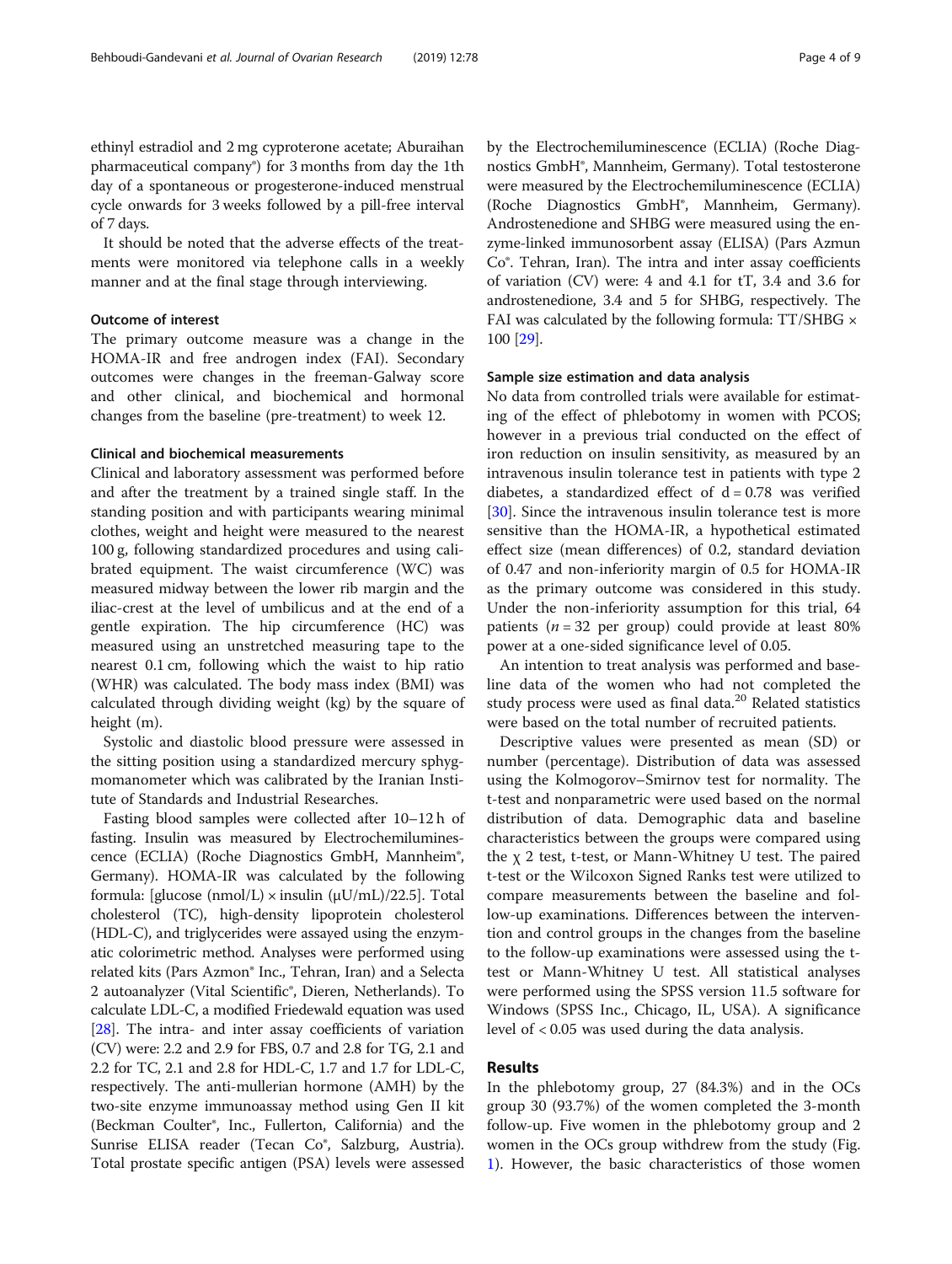who lost to follow were not significantly different from remaining ones.

The demographic characteristics of the women were shown in Table 1. The mean age and BMI in the OCs vs. the phlebotomy group were 24 (4.06) vs. 24.2 (5.2), years and 27.1 (5.04) vs. 25.4 (5.3), kg/m<sup>2</sup>, respectively at the initiation of the study.

At baseline, all parameters were comparable between the groups and no statistically significant differences between the groups with regard to age, BMI, androgenic profile, and other carbohydrate or metabolic profile were reported.

Prior to the treatment, 77.7% (21 of 27) of the phlebotomy group and 80% (24 of 30) of the OCs group had oligo-menorrhea or amenorrhea. While all women in the

Table 1 The baseline characteristics of the samples

|                             | Phlebotomy<br>$N = 27$     | OCs<br>$N = 30$            | P-value* |  |
|-----------------------------|----------------------------|----------------------------|----------|--|
| Age, (y)                    | 24 (4.06)                  | 24.2(5.2)                  | 0.878    |  |
| BMI, $(kq/m2)$              | 27.1 (5.04)                | 25.4(5.3)                  | 0.323    |  |
| WHR,                        | 0.8(0.06)                  | 0.7(0.08)                  | 0.223    |  |
| HB, (q/dl)                  | 14.1(1.1)                  | 14.3(1.3)                  | 0.166    |  |
| HCT                         | 40.4(2.1)                  | 39.6(2.3)                  | 0.330    |  |
| Ferritin, (ng/mL)           | 74.2 (54.06)               | 48.5 (30.9)                | 0.070    |  |
| SBP, (mm Hg)                | 102.3(9.0)                 | 100.2 (18.9)               | 0.526    |  |
| DBP, (mm Hg)                | 67.6(6.4)                  | 66.2(7.8)                  | 0.503    |  |
| Hirsutism score,            | 16.8(6)                    | 14.3(7)                    | 0.063    |  |
| Acne, yes (%)               | 13(74)                     | 17(56.6)                   | 0.189    |  |
| FAI, median                 | $5.2(1.6-12.8)$            | $4.4(1.4-4.7)$             | 0.051    |  |
| Total Testosterone, (ng/mL) | 0.52(0.3)                  | 0.40(0.1)                  | 0.095    |  |
| Androstenedione, (ng/mL)    | 4.7(1.9)                   | 4.1(1.8)                   | 0.350    |  |
| SHBG, (nmol/L)              | 35.5 (20.9)                | 46.6 (46.8)                | 0.059    |  |
| HOMA-IR, median             | $3.5(1.3-4.5)$             | $3.1(1.4-3.5)$             | 0.595    |  |
| Insulin, (µU/mL)            | $9.5(6.8-20)$              | $10.8(7.6 - 14.9)$         | 0.626    |  |
| GTT, fasting, (mg/dL)       | 84.3 (6.6)                 | 83.8 (6.7)                 | 0.813    |  |
| $GTT$ , 2 h, (mg/dL)        | 101.9(12.7)                | 90.2 (23.9)                | 0.940    |  |
| Cholesterol, (mg/dL)        | 178.5 (37.9)               | 178.7 (33.3)               | 0.985    |  |
| Triglycerides, (mg/dL)      | 115.5 (107.9)              | 114.2 (48)                 | 0.957    |  |
| HDL-C, (mg/dL)              | 45.5 (15.1)                | 47.5 (10.3)                | 0.611    |  |
| LDL-C, (mg/dL)              | 95.5 (26)                  | 97.1 (22.7)                | 0.831    |  |
| AMH, (ng/mL)                | 8.1(6)                     | 8.7(6)                     | 0.471    |  |
| PSA, (ng/mL)                | 0.005<br>$(0.002 - 0.009)$ | 0.004<br>$(0.002 - 0.020)$ | 0.688    |  |

\*The statistical significance level was set at 0.05; Values are given as mean (standard deviation) or median (25–75%), as appropriate.

BMI Body Mass Index; WHR Waist to Hip Ratio; HB Hemoglobin; HCT Hematocrit; SBP Systolic blood pressure; DBP Diastolic blood pressure; FAI Free Androgen Index; SHBG Sex Hormone Androgen Index; HOMA-IR Homeostatic Model Assessment for Insulin Resistance; GTT Glucose tolerance test; HDL High Density Lipoprotein; LDL Low Density Lipoprotein; AMH Anti Mullerian Hormone; PSA Prostate Specific Antigen.; SHBG Sex hormone-binding globulin; OCs oral contraceptives containing cyproterone acetate

OCs group had a normal menstruation after treatment, but 12/27 (44.4%) in the phlebotomy group still suffered from oligo-menorrhea or amenorrhea, which was statistically significant  $(P = 0.002)$ .

Effects of both treatments on HOMA-IR were presented in Table [2.](#page-5-0) A statistically significant decline of HOMA-IR from the baseline compared to the end of the 3th month of the treatment in both groups [3.5 (1.3–4.5) vs. 2.7  $(1.2-4.3)$ ,  $P = 0.047$  and 3.1  $(1.4-3.5)$  vs. 2.8  $(1.8-$ 3.9),  $P = 0.032$ , in the phlebotomy and the OCs groups, respectively] was reported, but it was not statistically significant ( $P = 0.516$ ).

Both treatments significantly decreased insulin levels throughout the study  $(9.5 (6.8-20)$  vs. 8.1  $(6.5-15.7)$   $P =$ 0.025 and 10.8 (7.6–14.9) vs. 9.8 (7.8–16.1),  $P = 0.015$  in the phlebotomy and the OCs group, respectively). Moreover, mean differences were not statistically significant between the groups.

All androgenic parameters including testosterone, androstenedione and FAI decreased in both groups. However, no statistically significant differences between the groups were reported (Table [2\)](#page-5-0). Compared to the baseline, SHBG showed a rising trend during the treatment in both groups, but the mean score of changes in the OCs was significantly higher than of the phlebotomy groups ( $P = 0.009$ ).

Despite no statistically significant difference in lipid profiles of both groups at the initiation of study (Table 1), there was a statistically significant rise in triglycerides from the baseline in the OCs (114.2 (48) vs. 152 (89.9),  $P = 0.004$ ) at the end of the 3th month of the treatment. Accordingly, the mean score changes of TG between the groups was statistically significant (8.3 (83.9) vs. 37.7  $(65.1)$ ,  $P = 0.019$ ). Changes in LDL-C, HDL-C and TC had no statistically significant differences within and between the groups.

At the baseline, the mean FG scores in the phlebotomy and the OCs groups were 16.8 (6) and 14.3 (7), respectively as decreased to 13.3 (7.4),  $P = 0.001$  and 9.8 (7.6),  $P = 0.028$ , respectively, However, the changes were not statistically significant between the groups (Table [2](#page-5-0)). AMH and PSA remained unchanged in both groups throughout the study.

## Safety

Phlebotomy were well-tolerated by all women and no serious side effects were reported. Dizziness and headaches for a few hours occurred in five women after phlebotomy, but they consented to undergo repeated phlebotomies, if needed.

# **Discussion**

This is the first study on the endocrine, clinical and metabolic effects of treatment using phlebotomy in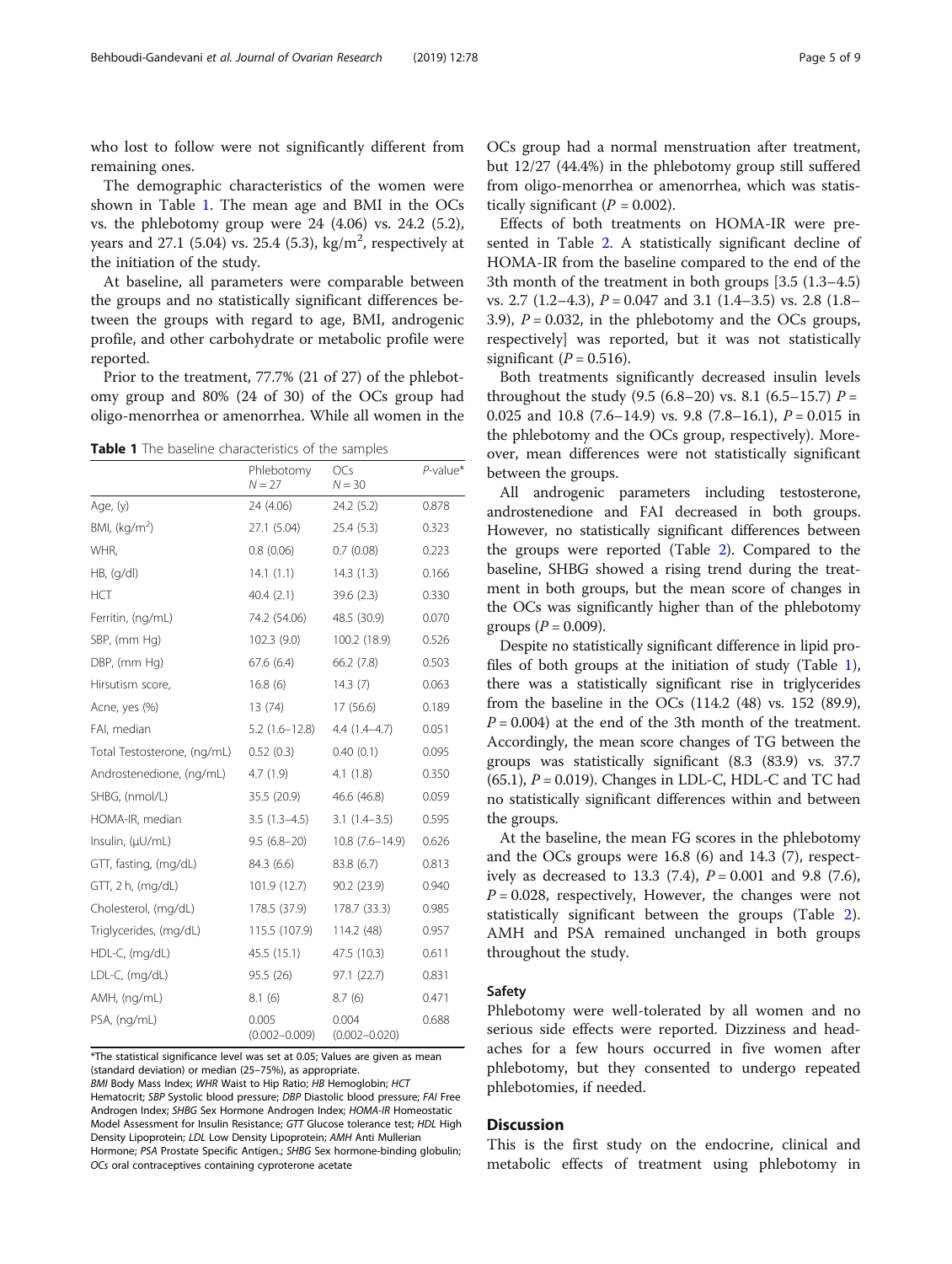|                             | Phlebotomy<br>$N = 27$                  |              | $P$ -value* | OCs<br>$N = 30$         |                 | $P$ -value* | $P$ -value** |
|-----------------------------|-----------------------------------------|--------------|-------------|-------------------------|-----------------|-------------|--------------|
|                             | 3 months post-treatment Mean difference |              |             | 3 months post-treatment | Mean difference |             |              |
| <b>BMI</b>                  | 27(4.7)                                 | $-0.01$      | 0.229       | 25.1(5.3)               | $-0.03$         | 0.784       | 0.355        |
| <b>WHR</b>                  | 0.8(0.04)                               | $-0.01$      | 0.346       | 0.7(0.05)               | $-0.01$         | 0.621       | 0.412        |
| Hirsutism score             | 13.3(7.4)                               | $-3.7(6.1)$  | 0.028       | 9.8(7.6)                | $-2.1$ (2.8)    | 0.001       | 0.235        |
| SBP, (mm Hg)                | 101.1(6.5)                              | $-1.1(10.3)$ | 0.647       | 102(8.4)                | 1.5(20.1)       | 0.690       | 0.610        |
| DBP, (mm Hg)                | 65.8(7.7)                               | $-1.7(10.8)$ | 0.514       | 65.8(5.3)               | $-0.5(10)$      | 0.780       | 0.701        |
| HOMA_IR                     | $2.7(1.2-4.3)$                          | $-0.73(2)$   | 0.047       | $2.8(1.8-3.9)$          | $-0.45(5.6)$    | 0.032       | 0.516        |
| Insulin, (µU/mL)            | $8.1 (6.5 - 15.7)$                      | $-0.5(10.1)$ | 0.025       | $9.8(7.8 - 16.1)$       | $-4.6$ (23.8)   | 0.015       | 0.512        |
| FAI                         | $4.1(1.8-8)$                            | $-1.1$ (3.4) | 0.042       | $3.1(0.3-6.8)$          | $-1.2$ (2.9)    | 0.001       | 0.061        |
| Total Testosterone, (ng/mL) | 0.42(0.34)                              | $-0.07(0.1)$ | 0.047       | 0.33(0.1)               | $-0.06(0.1)$    | 0.045       | 0.378        |
| Androstenedione, (ng/mL)    | 3.3(1.7)                                | $-1.3(1.3)$  | 0.026       | 2.9(1.6)                | $-1.1(1.8)$     | 0.001       | 0.070        |
| SHBG, (nmol/L)              | 91.1 (72.4)                             | 55.6 (63)    | 0.013       | 163.7 (101.5)           | 107.06 (115.4)  | 0.001       | 0.009        |
| Cholesterol, (mg/dL)        | 179.8 (67.1)                            | 1.2(69.4)    | 0.940       | 183.2 (41)              | 3.4(32.5)       | 0.076       | 0.102        |
| Triglycerides, (mg/dL)      | 123.8 (93.4)                            | 8.3 (83.9)   | 0.687       | 152 (89.9)              | 37.7 (65.1)     | 0.004       | 0.019        |
| HDL, (mg/dL)                | 43 (15.6)                               | $-2.5(13.9)$ | 0.467       | 51.9(15)                | 4.4(11.2)       | 0.053       | 0.072        |
| LDL, (mg/dL)                | 93.4 (27)                               | $-2.1(22.9)$ | 0.709       | 105.9 (33.4)            | 8.8 (32.2)      | 0.150       | 0.187        |
| AMH, (ng/mL)                | 8(5.4)                                  | $-0.1$ (3.6) | 0.909       | 6.7(3.8)                | $-1.9(5)$       | 0.043       | 0.191        |
| PSA, (ng/mL)                | $0.002$ $(0.002 - 0.008)$               | 0.003(0.01)  | 0.427       | $0.002$ (0.002-0.01)    | $-0.005(0.01)$  | 0.204       | 0.058        |

<span id="page-5-0"></span>Table 2 Effects of the treatment in the groups

Comparison of the parameters with baseline \*\*Comparison of mean differences

Values are given as mean (standard deviation) or median (25%-75%), as appropriate

SBP Systolic blood pressure; DBP Diastolic blood pressure; FAI Free Androgen Index; SHBG Sex Hormone Androgen Index; HOMA-IR Homeostatic Model Assessment for Insulin Resistance; HDL High Density Lipoprotein; LDL Low Density Lipoprotein; AMH Anti Mullerian Hormone; PSA Prostate Specific Antigen; OCs oral contraceptives containing cyproterone acetate

women with PCOS and comparison of the beneficial effects of two different treatments using the OCs containing cyproterone acetate and phlebotomy. As a result, both treatments had similar beneficial effects on insulin resistance as well as on androgenic profiles. However, OCs containing cyproterone acetate was found to be more effective in the treatment of menstrual irregularity and phlebotomy and had less adverse effects.

Ethinyl estradiol and cyproterone acetate in combination (cyproterone compound) have been widely used as reliable contraceptive pills in women with PCOS suffering from hyperanderogenism [[31](#page-7-0)]. Such a combination can improve various PCOS manifestations through several potential mechanisms including the inhibition of LH secretion from the pituitary, reduction of androgen production from ovaries, reduction of free androgens, increase of circulating SHBG levels and thereby limiting peripheral androgen exposure. Cyproterone acetate can block peripheral androgen receptors at target organs and can reduce the ovarian androgen production and decrease the plasma levels of free testosterone [\[32\]](#page-7-0).

However, OCs are known to have adverse effects on lipid metabolism and carbohydrate intolerance. Estrogen has pro-thrombotic effects and increases the cardiovascular venous thromboembolism [[33\]](#page-7-0).

The increased potential adverse cardio-metabolic effects of these drugs encourage the use of non-pharmacological treatments for relieving PCOS symptoms. Surprisingly, a lower prevalence of diabetes has been observed among blood donors [[34](#page-7-0)]. Recently, it has been shown that hyperandrogenemia and insulin resistance are associated with ferritin [[35](#page-7-0), [36](#page-7-0)].

Emerging evidence hence suggests that in the general population, body iron stores and iron intake are positively associated with glucose intolerance and diabetes [\[21](#page-7-0), [37](#page-7-0), [38](#page-7-0)]. Although, potential underlying mechanisms are not fully understood, iron influences insulin production and sensitivity, and together they influence on iron metabolism. Therefore, iron interferes with the insulin prohibition of hepatic glucose secretion, and hepatic iron stores reduce the production of insulin leading to systemic hyperinsulinemia [[14\]](#page-7-0). In this respect, previous studies found the beneficial effects of phlebotomy and blood donation in patients with type 2 diabetes [[24,](#page-7-0) [25](#page-7-0), [39\]](#page-7-0), demonstrating that iron reduction by phlebotomy improved insulin sensitivity.

Women with PCOS may suffer from iron overload due to chronic infrequent menstrual bleeding, that in turn reduces menstrual blood loss along with reduced serum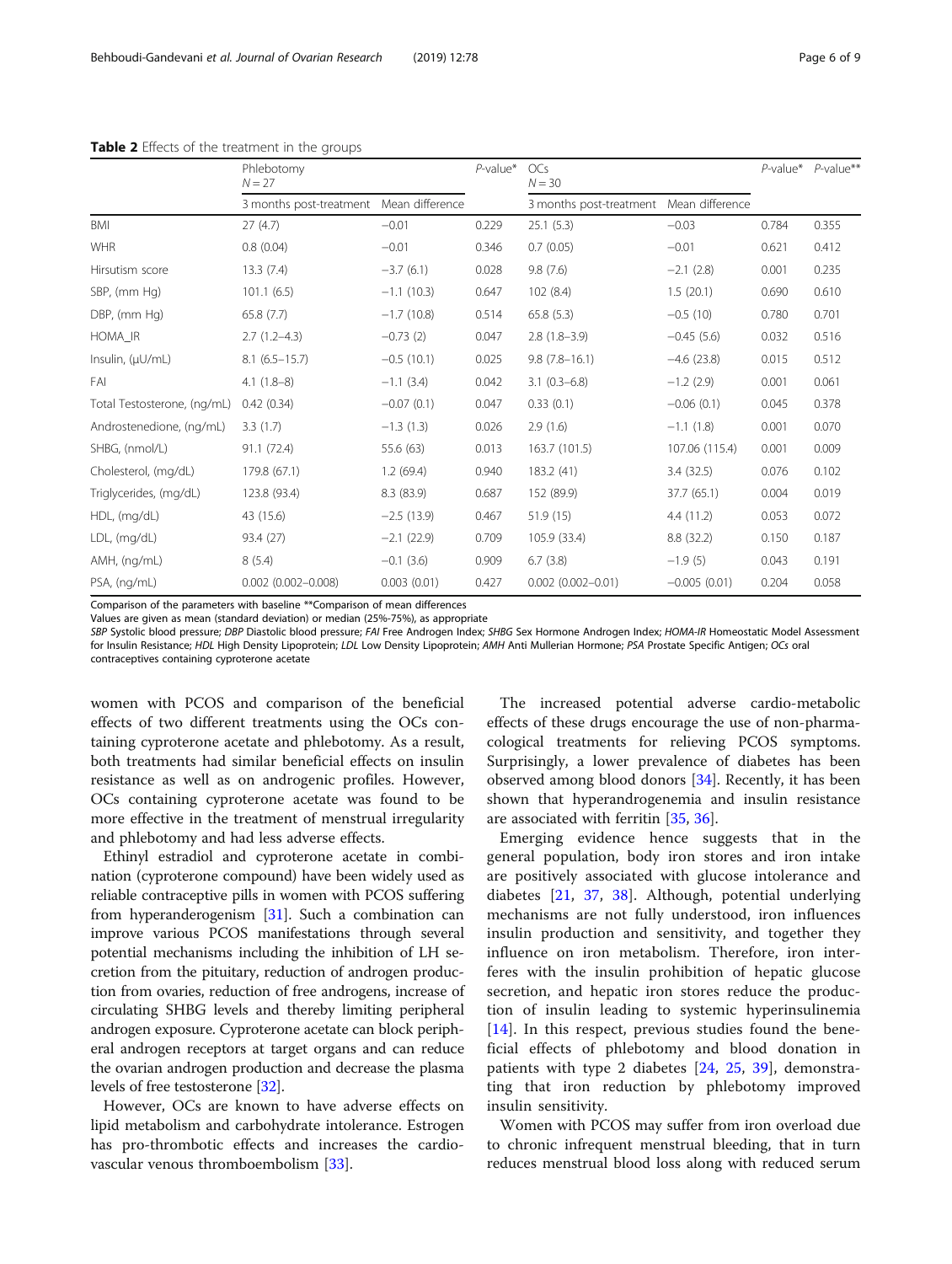hepcidin levels as an iron-regulatory hormone [[40](#page-7-0)]. It is also affected by insulin resistance and hyperandrogenism that may improve iron absorption and reduce iron secretion from macrophages, and possibly leads to mild iron overload in some patients with PCOS [[17,](#page-7-0) [35](#page-7-0), [41\]](#page-7-0). Such an overload can contribute to glucose intolerance in women with PCOS [[35](#page-7-0)] independent of chronic inflammation [[42](#page-7-0)].

Consistent with this hypothesis, a few studies are available on the effects of therapeutic interventions on iron exess in women with PCOS. In this respect, Luque-Ramírez et al. (2011) in a randomized clinical trial compared the effect of metformin as an insulin sensitizer with an antiandrogenic contraceptive pill for 6 months and found that patients with PCOS decreased hepcidin levels that might contribute to iron overload through facilating the intestinal absorption of iron [\[40\]](#page-7-0).

However, our study as a pioneer investigation confirmed that phlebotomy enhanced insulin sensitivity and improved the state of hyperanderogenism in women with PCOS. However, more studies with longer followups are still needed to confirm these thraputic effects.

In the present study, the side effects of phlebotomy were rare. The appropriate selection of vein and careful procedure of venipuncture helped us to minimize probable vasovagal reactions.

As the limitation of this study the short study duration might not have shown the long terms effect of this treatment, because the improvement of some PCOS manifestations might need long term follow-ups. In addition, some PCOS confounders including the women lifestyle were not assessed. No enogh power was present to performe the subgroup analysis based on various PCOS phenotypes or obesity status. Also, the HOMA-IR has been used as a surrogate marker for the assessment of IR, despite the good correlation between HOMA-IR and gold standard clamp methods [\[43\]](#page-7-0), which might be inaccurate in women with PCOS [\[44](#page-8-0)]. Also, this study did not measure free testosterone due to a lack of access to the proper method. It has been shown that FAI has a good correlation with free testosterone [[45](#page-8-0)]. Since ferritin was not measured at the end of the study follow-up, assessment of changes in iron overload was impossible. Moreover, the number of lost to follow up subjects in the phlebotomy group was higher than those in the OCs group, but our study results may not be affected as there would be no statistically significant differences in basic characteristics between those who lost to follow up and the remained participants in each group. In addition, we cross validated our data and found that the internal validity of the results was not affected by lost to follow up. Finally, the sample size was calculated based on the HOMA-IR, and there was not adequate number of subjects for the precise comparison of other clinical or para-clinical manifestations of PCOS.

Therefore, observiation of no significant differences on these items could be due to the small sample size, which should be interpreted with cautious.

# Conclusion

This study suggest that the phlebotomy therapy is associated with a tendency to decrease insulin resistance and hyperanderogenism, that merits further investigations. In addition, large prospective, randomized controlled trials with longer treatment periods are recommended to confirm the study findings.

#### Abbreviations

AMH: Anti-mullerian hormone; BMI: body mass index;

DHEAS: Dehydroepiandrosterone sulfate; FAI: Free androgen index; FG: Ferriman-Gallwey; HC: Hip circumference; HDL-C: high density lipoprotein-cholesterol; HOMA-IR: Homeostatic Model Assessment for Insulin Resistance; LDL-C: low density lipoprotein-cholesterol; OCPs: Combined oral contraceptive pills; OCs: oral contraceptive pills; PCOS: Polycystic ovarian syndrome; PSA: prostate specific antigen; SD: standard deviation; SHBG: Sex hormone-binding globulin; TC: Total cholesterol; TT: total testosterone; WC: waist circumference; WHR: waist to hip ratio

#### Acknowledgements

The authors would like to thank all the women with PCIS for their sincere cooperation with the research project.

#### Authors' contributions

SBG was involved in the project development, data analysis, manuscript writing, and critical discussion. HA was involved in conceptualizing the study, data collection, and critical discussions. NS was involved in conceptualizing the study and critical discussions. MT was involved in the project development, laboratory analysis, and critical discussions. FRT was involved in conceptualizing the study, the project development, data analysis, critical discussions, and manuscript writing. All authors read and approved the final manuscript to be published.

#### Funding

None.

#### Availability of data and materials

The datasets used and analyzed during the current study are available via sending email to the corresponding author in case of request for future research.

#### Ethics approval and consent to participate

This study was approved by the ethics committee affiliated with the Research Institute for Endocrine Sciences. It also was registered and approved on the Iranian Registry of Clinical Trials under the code of IRCT2013080514277N1. A written informed consent was obtained from the women with PCOS before the initiation of the study.

#### Consent for publication

Not applicable.

#### Competing interests

The authors declare that they have no competing interests.

#### Author details

<sup>1</sup> Reproductive Endocrinology Research Center, Research Institute for Endocrine Sciences, Shahid Beheshti University of Medical Sciences, No 24, Parvane Street, Yaman Street, Velenjak, P.O.Box: 19395-4763, Tehran, Iran. <sup>2</sup> Endocrine Research Center, Research Institute for Endocrine Sciences, Shahid Beheshti University of Medical Sciences, Tehran, Iran. <sup>3</sup>Prevention of Metabolic Disorders Research Center, Research Institute for Endocrine Sciences, Shahid Beheshti University of Medical Sciences, Tehran, Iran.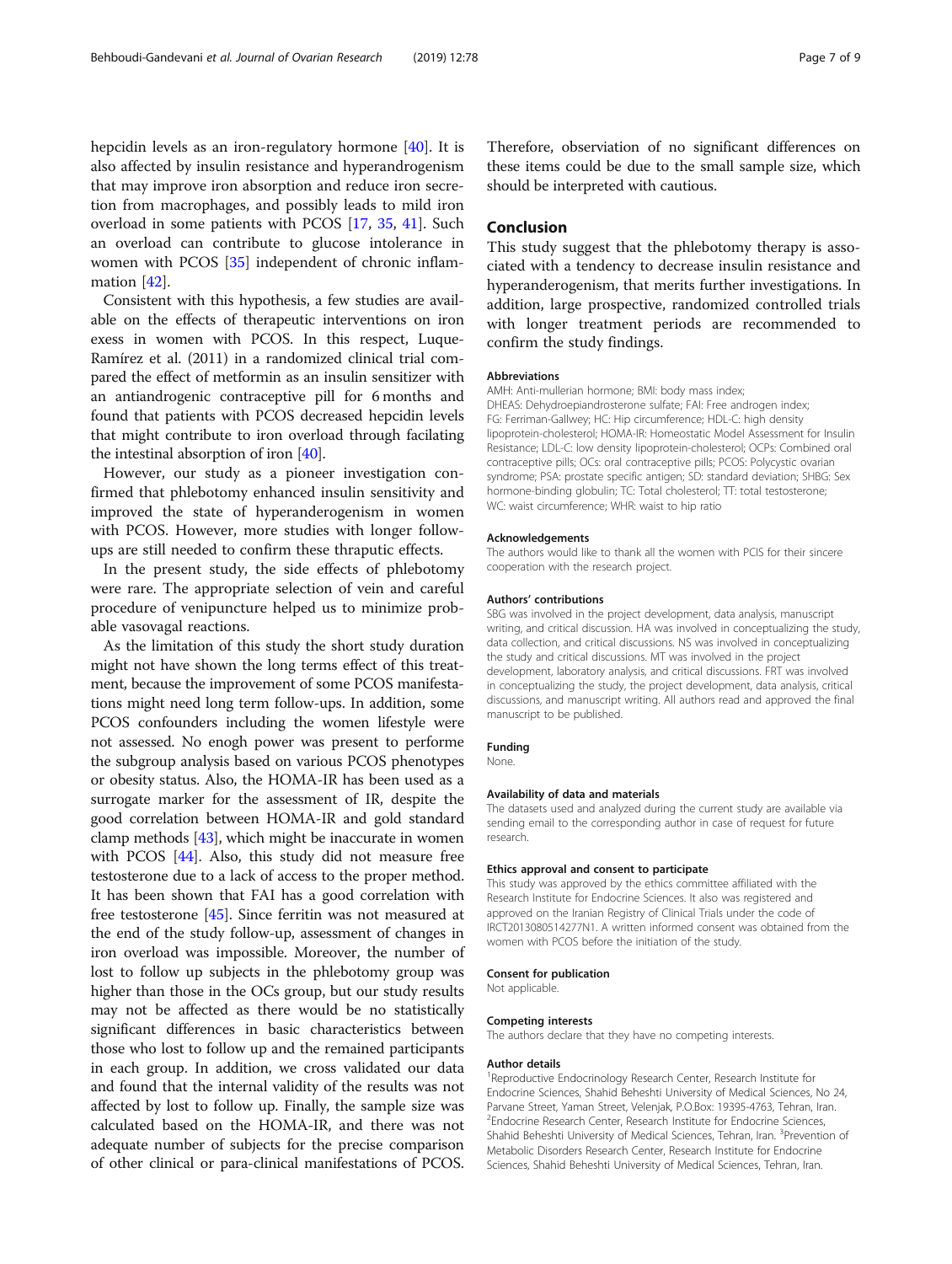#### <span id="page-7-0"></span>Received: 23 December 2018 Accepted: 15 August 2019 Published online: 30 August 2019

#### References

- 1. Tehrani FR, Simbar M, Tohidi M, Hosseinpanah F, Azizi F. The prevalence of polycystic ovary syndrome in a community sample of Iranian population: Iranian PCOS prevalence study. Reprod Biol Endocrinol. 2011;9:39.
- 2. Sirmans SM, Pate KA. Epidemiology, diagnosis, and management of polycystic ovary syndrome. Clin Epidemiol. 2014;6:1–13.
- 3. Behboudi-Gandevani S, Ramezani Tehrani F, Rostami Dovom M, Farahmand M, Bahri Khomami M, Noroozzadeh M, et al. Insulin resistance in obesity and polycystic ovary syndrome: systematic review and meta-analysis of observational studies. Gynecol Endocrinol. 2016;32:343–53.
- 4. Behboudi-Gandevani S, Amiri M, Bidhendi Yarandi R, Noroozzadeh M, Farahmand M, Rostami Dovom M, et al. The risk of metabolic syndrome in polycystic ovary syndrome: a systematic review and meta-analysis. Clin Endocrinol. 2018;88:169–84.
- 5. Rostami Dovom M, Ramezani Tehrani F, Djalalinia S, Cheraghi L, Behboudi Gandavani S, Azizi F. Menstrual cycle irregularity and metabolic disorders: a population-based prospective study. PLoS One. 2016;11:e0168402.
- Mirza SS, Shafique K, Shaikh AR, Khan NA, Anwar QM. Association between circulating adiponectin levels and polycystic ovarian syndrome. J Ovarian Res. 2014;7:18.
- 7. Kazemi Jaliseh H, Ramezani Tehrani F, Behboudi-Gandevani S, Hosseinpanah F, Khalili D, Cheraghi L, et al. Polycystic ovary syndrome is a risk factor for diabetes and prediabetes in middle-aged but not elderly women: a longterm population-based follow-up study. Fertil Steril. 2017;108:1078–84.
- 8. Amiri M, Ramezani Tehrani F, Nahidi F, Bidhendi Yarandi R, Behboudi-Gandevani S, Azizi F. Association between biochemical hyperandrogenism parameters and Ferriman-Gallwey score in patients with polycystic ovary syndrome: a systematic review and meta-regression analysis. Clin Endocrinol. 2017;87:217–30.
- 9. Behboudi-Gandevani S, Ramezani Tehrani F, Bidhendi Yarandi R, Noroozzadeh M, Hedayati M, Azizi F. The association between polycystic ovary syndrome, obesity, and the serum concentration of adipokines. J Endocrinol Investig. 2017;40:859–66.
- 10. Mendoza N, Simoncini T, Genazzani AD. Hormonal contraceptive choice for women with PCOS: a systematic review of randomized trials and observational studies. Gynecol Endocrinol. 2014;30:850–60.
- 11. Yildiz BO. Approach to the patient: contraception in women with polycystic ovary syndrome. J Clin Endocrinol Metab. 2015;100:794–802.
- 12. Harmanci A, Cinar N, Bayraktar M, Yildiz BO. Oral contraceptive plus antiandrogen therapy and cardiometabolic risk in polycystic ovary syndrome. Clin Endocrinol. 2013;78:120–5.
- 13. de Melo AS, Dos Reis RM, Ferriani RA, Vieira CS. Hormonal contraception in women with polycystic ovary syndrome: choices, challenges, and noncontraceptive benefits. Open Access J Contracept. 2017;8:13–23.
- 14. Tiongco RE, Rivera N, Clemente B, Dizon D, Salita C, Pineda-Cortel MR. Serum ferritin as a candidate diagnostic biomarker of polycystic ovarian syndrome: a meta-analysis. Biomarkers. 2019;24:484–91.
- 15. Escobar-Morreale HF. Iron metabolism and the polycystic ovary syndrome. Trends Endocrinol Metab. 2012;23:509–15.
- 16. Escobar-Morreale HF1, Luque-Ramírez M, Alvarez-Blasco F, Botella-Carretero JI, Sancho J, San Millán JL. Body iron stores are increased in overweight and obese women with polycystic ovary syndrome. Diabetes Care. 2005;28:2042–4.
- 17. Luque-Ramírez M, Alvarez-Blasco F, Botella-Carretero JI, Sanchón R, San Millán JL, Escobar-Morreale HF. Increased body iron stores of obese women with polycystic ovary syndrome are a consequence of insulin resistance and hyperinsulinism and are not a result of reduced menstrual losses. Diabetes Care. 2007;30:2309–13.
- 18. Stechemesser L, Eder SK, Wagner A, Patsch W, Feldman A, Strasser M, et al. Metabolomic profiling identifies potential pathways involved in the interaction of iron homeostasis with glucose metabolism. Mol Metab. 2016;6:38–47.
- 19. Houschyar KS, Lüdtke R, Dobos GJ, Kalus U, Broecker-Preuss M, Rampp T, et al. Effects of phlebotomy-induced reduction of body iron stores on metabolic syndrome: results from a randomized clinical trial. BMC Med. 2012;10:54.
- 20. Valenti L, Fracanzani AL, Dongiovanni P, Bugianesi E, Marchesini G, Manzini P, et al. Iron depletion by phlebotomy improves insulin resistance in patients with nonalcoholic fatty liver disease and hyperferritinemia: evidence from a case-control study. Am J Gastroenterol. 2007;102:1251–8.
- 21. Bao W, Rong Y, Rong S, Liu L. Dietary iron intake, body iron stores, and the risk of type 2 diabetes: a systematic review and meta-analysis. BMC Med. 2012;10:119.
- 22. Olivieri NF, Brittenham GM. Iron-chelating therapy and the treatment of thalassemia. Blood. 1997;89:739–61.
- 23. Dmochowski K, Finegood DT, Francombe W, Tyler B, Zinman B. Factors determining glucose tolerance in patients with thalassemia major. J Clin Endocrinol Metab. 1993;77:478–83.
- 24. Equitani F, Fernandez-Real JM, Menichella G, Koch M, Calvani M, Nobili V, et al. Bloodletting ameliorates insulin sensitivity and secretion in parallel to reducing liver iron in carriers of HFE gene mutations. Diabetes Care. 2008;31:3–8.
- 25. Fernández-Real JM, Peñarroja G, Castro A, García-Bragado F, López-Bermejo A, Ricart W. Blood letting in high-ferritin type 2 diabetes: effects on vascular reactivity. Diabetes Care. 2002;25:2249–55.
- 26. Rotterdam ESHRE/ASRM-Sponsored PCOS Consensus Workshop Group. Revised 2003 consensus on diagnostic criteria and long-term health risks related to polycystic ovary syndrome. Fertil Steril. 2004;81:19–25.
- 27. Hashemi S, Ramezani Tehrani F, Noroozzadeh M, Azizi F. Normal cut-off values for hyperandrogenaemia in Iranian women of reproductive age. Eur J Obstet Gynecol Reprod Biol. 2014;172:51–5.
- 28. Chen Y, Zhang X, Pan B, Jin X, Yao H, Chen B, et al. A modified formula for calculating low-density lipoprotein cholesterol values. Lipids Health Dis. 2010;9:52.
- 29. Wilke TJ, Utley DJ. Total testosterone, free-androgen index, calculated free testosterone, and free testosterone by analog RIA compared in hirsute women and in otherwise-normal women with altered binding of sex-hormone-binding globulin. Clin Chem. 1987;33:1372–5.
- 30. Fernández-Real JM, Peñarroja G, Castro A, García-Bragado F, Hernández-Aguado I, Ricart W. Blood letting in high-ferritin type 2 diabetes. Effects on Insulin Sensitivity and β-Cell Function. Diabetes. 2000;51:1000–4.
- 31. Ruan X, Kubba A, Aguilar A, Mueck AO. Use of cyproterone acetate/ ethinylestradiol in polycystic ovary syndrome: rationale and practical aspects. Eur J Contracept Reprod Health Care. 2017;22:183–90.
- 32. Gode F, Karagoz C, Posaci C, Saatli B, Uysal D, Secil M, et al. Alteration of cardiovascular risk parameters in women with polycystic ovary syndrome who were prescribed to ethinyl estradiol–cyproterone acetate. Arch Gynecol Obstet. 2011;284:923–9.
- 33. Shufelt CL1, Bairey Merz CN. Contraceptive hormone use and cardiovascular disease. J Am Coll Cardiol. 2009;53:221–31.
- Ascherio A, Rimm EB, Giovannucci E, Willett WC, Stampfer MJ. Blood donations and risk of coronary heart disease in men. Circulation. 2001;103:52–7.
- 35. Martínez-García MA, Luque-Ramírez M, San-Millán JL, Escobar-Morreale HF. Body iron stores and glucose intolerance in premenopausal women: role of hyperandrogenism, insulin resistance and genomic variants related to inflammation, oxidative stress and iron metabolism. Diabetes Care. 2009;32:1525–30.
- 36. Brudevold R, Hole T, Hammerstrøm J. Hyperferritinemia is associated with insulin resistance and fatty liver in patients without iron overload. PLoS One. 2008;3:e3547.
- 37. Swaminathan S, Fonseca VA, Alam MG, Shah SV. The role of iron in diabetes and its complications. Diabetes Care. 2007;30:1926–33.
- 38. Montonen J, Boeing H, Steffen A, Lehmann R, Fritsche A, Joost H, et al. Body iron stores and risk of type 2 diabetes: results from the European prospective investigation into Cancer and nutrition (EPIC)-Potsdam study. Diabetologia. 2012;55:2613–21.
- 39. Bofill C, Joven J, Bages J, Vilella E, Sans T, Cavallé P, et al. Response to repeated phlebotomies in patients with non-insulin-dependent diabetes mellitus. Metabolism. 1994;43:614–20.
- 40. Luque-Ramírez M, Álvarez-Blasco F, Alpañés M, Escobar-Morreale HF. Role of decreased circulating hepcidin concentrations in the iron excess of women with the polycystic ovary syndrome. J Clin Endocrinol Metab. 2011;96:846–52.
- 41. Lecube A, Hernández C, Pelegrí D, Simó R. Factors accounting for high ferritin levels in obesity. Int J Obes. 2008;32:1665–9.
- 42. Escobar-Morreale HF, Luque-Ramírez M, San Millán JL. The moleculargenetic basis of functional hyperandrogenism and the polycystic ovary syndrome. Endocr Rev. 2005;26:251–82.
- 43. Skrha J, Haas T, Sindelka G, Prázný M, Widimský J, Cibula D, et al. Comparison of the insulin action parameters from hyperinsulinemic clamps with homeostasis model assessment and QUICKI indexes in subjects with different endocrine disorders. J Clin Endocrinol Metab. 2004;89:135–41.